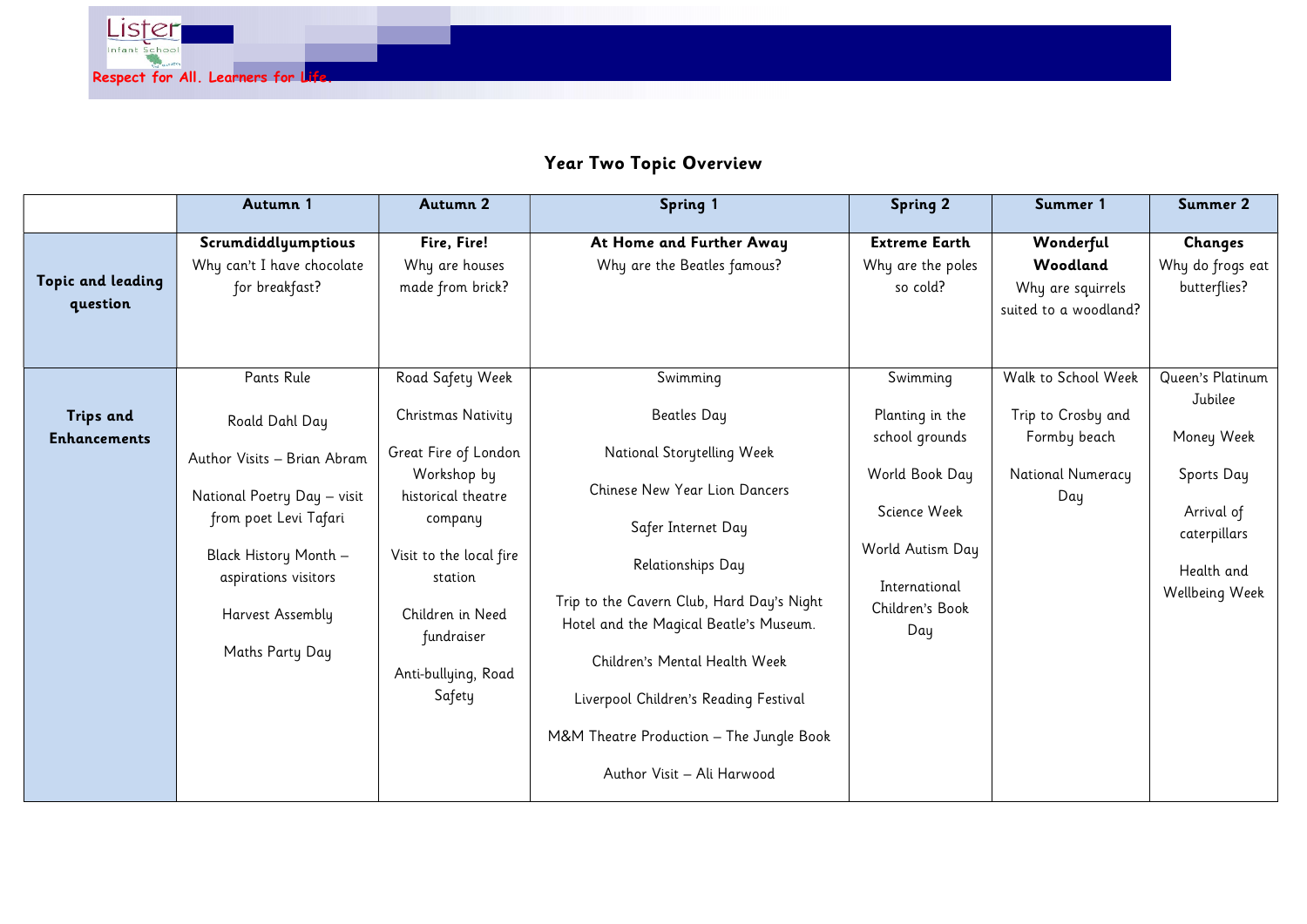| <b>English</b> | Instructions                                                                                                                                                                                                                                                                                | Report                                                                                                                                                                                                                                                                                | <b>Traditional Tales</b>                                                                                                                                                                                                                                                                                                                                                         | <b>Different Stories</b>                                                                                                                                                                                    | Poetry - Silly Stuff                                                                                                                                                                                                                                                            | Stories with a                                                                                                                                                            |
|----------------|---------------------------------------------------------------------------------------------------------------------------------------------------------------------------------------------------------------------------------------------------------------------------------------------|---------------------------------------------------------------------------------------------------------------------------------------------------------------------------------------------------------------------------------------------------------------------------------------|----------------------------------------------------------------------------------------------------------------------------------------------------------------------------------------------------------------------------------------------------------------------------------------------------------------------------------------------------------------------------------|-------------------------------------------------------------------------------------------------------------------------------------------------------------------------------------------------------------|---------------------------------------------------------------------------------------------------------------------------------------------------------------------------------------------------------------------------------------------------------------------------------|---------------------------------------------------------------------------------------------------------------------------------------------------------------------------|
|                | Recount                                                                                                                                                                                                                                                                                     | Recount                                                                                                                                                                                                                                                                               | Recount                                                                                                                                                                                                                                                                                                                                                                          | by the same<br>author                                                                                                                                                                                       | Recount                                                                                                                                                                                                                                                                         | familiar setting                                                                                                                                                          |
|                | Stories with a familiar<br>setting                                                                                                                                                                                                                                                          | Poetry - Really<br>Looking                                                                                                                                                                                                                                                            | Poetry - Patterns on a Page                                                                                                                                                                                                                                                                                                                                                      | <b>Information Text</b>                                                                                                                                                                                     |                                                                                                                                                                                                                                                                                 | <b>Explanations</b>                                                                                                                                                       |
| <b>Maths</b>   | <b>Number and Place Value</b>                                                                                                                                                                                                                                                               | <b>Number Facts-</b>                                                                                                                                                                                                                                                                  | Multiplication and Division- Introduction to                                                                                                                                                                                                                                                                                                                                     | <b>Geometry</b> - Shape                                                                                                                                                                                     | Money                                                                                                                                                                                                                                                                           | Multiplication                                                                                                                                                            |
|                | - Numbers 10 to 100<br><b>Addition and Subtraction-</b><br>Calculations within 20                                                                                                                                                                                                           | Fluency add and<br>subtract within 10<br><b>Addition and</b>                                                                                                                                                                                                                          | multiplication<br>Multiplication and Division - Introduction<br>to division structures                                                                                                                                                                                                                                                                                           | Addition and<br>Subtraction-2<br>digit numbers (2)                                                                                                                                                          | <b>Fractions</b><br>Time                                                                                                                                                                                                                                                        | and Division -<br>doubling, halving,<br>quotitive and<br>partitive division.                                                                                              |
|                |                                                                                                                                                                                                                                                                                             | Subtraction- 2 digit<br>numbers (1)<br>Multiplication and<br>Division-<br>Introduction to<br>multiplication                                                                                                                                                                           |                                                                                                                                                                                                                                                                                                                                                                                  |                                                                                                                                                                                                             | <b>Position and</b><br><b>Direction</b>                                                                                                                                                                                                                                         | Sense of<br>Measure -<br>capacity, volume<br>and mass                                                                                                                     |
| <b>Science</b> | Animals including<br><b>Humans</b><br>find out about and describe<br>the basic needs of animals,<br>including humans, for<br>survival (water, food and air)<br>describe the importance for<br>humans of exercise, eating<br>the right amounts of<br>different types of food, and<br>hygiene | Everyday<br><b>Materials</b><br>identify and compare<br>the suitability of a<br>variety of everyday<br>materials, including<br>wood, metal, plastic,<br>glass, brick, rock,<br>paper and cardboard<br>for particular uses<br>find out how the<br>shapes of solid<br>objects made from | Living Things and their habitats<br>(Microhabitats and habitats far away)<br>identify and name a variety of plants and<br>animals in their habitats, including<br>microhabitats<br>identify that most living things live in habitats<br>to which they are suited and describe how<br>different habitats provide for the basic needs of<br>different kinds of animals and plants, | <b>Plants</b><br>observe and<br>describe how seeds<br>and bulbs grow into<br>mature plants<br>find out and<br>describe how plants<br>need water, light<br>and a suitable<br>temperature to<br>grow and stay | Living Things and<br>their habitats<br>(woodland and<br>seaside habitats)<br>explore and compare<br>the differences<br>between things that<br>are living, dead, and<br>things that have never<br>been alive<br>identify and name a<br>variety of plants and<br>animals in their | Animals<br>including<br><b>Humans</b><br>notice that<br>animals,<br>including<br>humans, have<br>offspring which<br>grow into adults<br><b>Living Things</b><br>and their |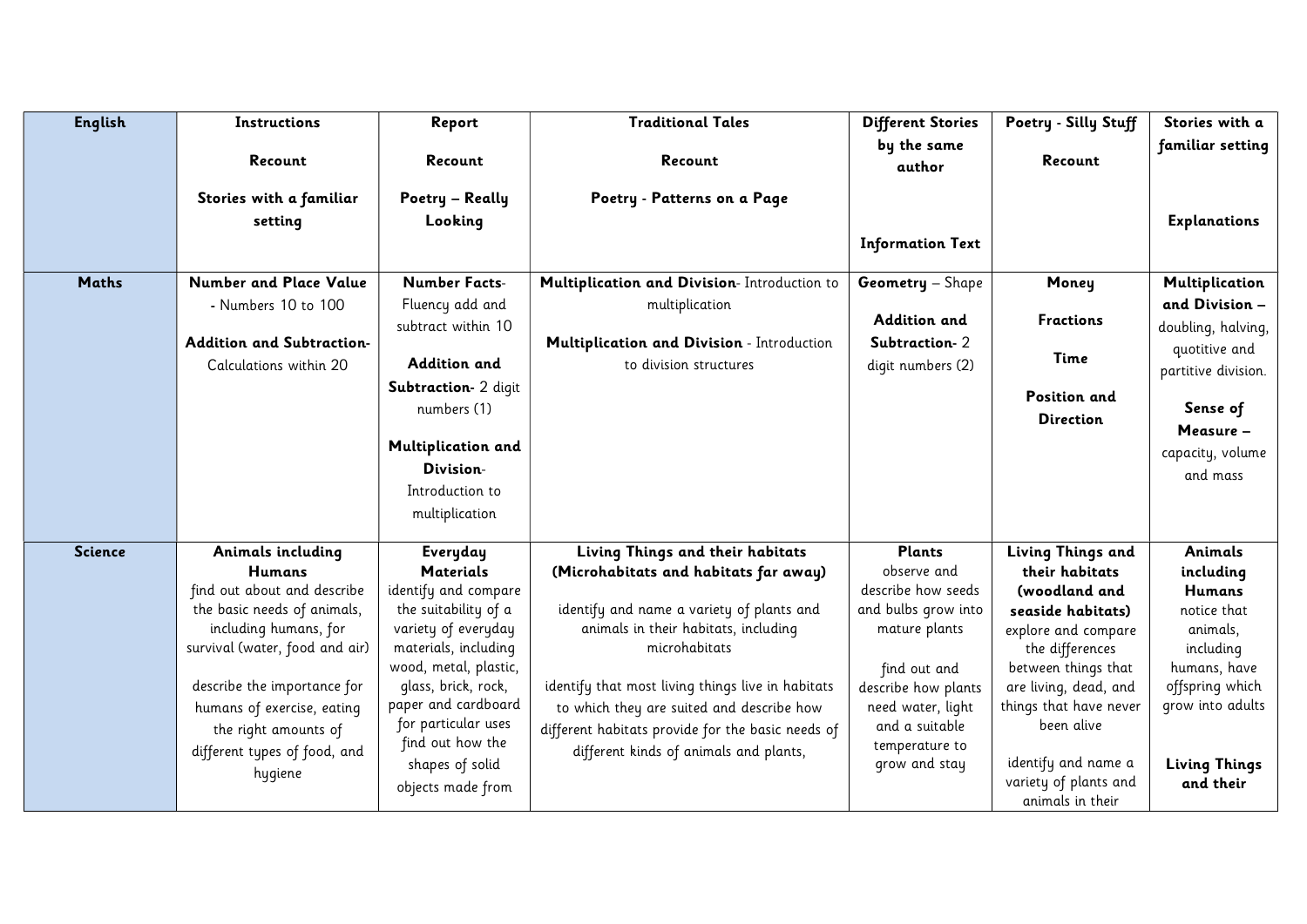|                   |                                                       | some materials can   |                                           | healthy                                | habitats, including                    | habitats             |
|-------------------|-------------------------------------------------------|----------------------|-------------------------------------------|----------------------------------------|----------------------------------------|----------------------|
|                   |                                                       | be changed by        |                                           |                                        | microhabitats                          | describe how         |
|                   |                                                       | squashing, bending,  |                                           |                                        | identify that most                     | animals obtain       |
|                   |                                                       | twisting and         |                                           |                                        | living things live in                  | their food from      |
|                   |                                                       | stretching           |                                           |                                        | habitats to which they                 | plants and other     |
|                   |                                                       |                      |                                           |                                        | are suited and                         | animals, using       |
|                   |                                                       |                      |                                           |                                        | describe how different                 | the idea of a        |
|                   |                                                       |                      |                                           |                                        | habitats provide for                   | simple food          |
|                   |                                                       |                      |                                           |                                        | the basic needs of                     | chain, and           |
|                   |                                                       |                      |                                           |                                        | different kinds of                     | identify and         |
|                   |                                                       |                      |                                           |                                        | animals and plants,                    | name different       |
|                   |                                                       |                      |                                           |                                        | and how they depend<br>on each other   | sources of food      |
| Geography/History | Place Knowledge                                       | <b>Events beyond</b> | <b>Famous Individuals</b>                 | Geography:                             | <b>Geographical Skills</b>             | <b>Events Within</b> |
|                   | Non EU country: Brazil                                | living memory        |                                           | Locational                             | and Fieldwork                          | <b>Living Memory</b> |
|                   |                                                       |                      | Significant historical events, people and | Knowledge                              | Use world maps,                        |                      |
|                   | Understand geographical                               |                      | places in their locality                  |                                        | atlases and globes                     | Seaside Holidays     |
|                   | similarities and differences                          | The Great Fire of    |                                           | Name and locate                        |                                        |                      |
|                   | through studying the human                            | London               | The Beatles                               | the world's 7                          | Use simple compass                     |                      |
|                   | and physical geography of a                           |                      |                                           | continents and 5                       | directions, locational                 |                      |
|                   | small area of the United                              | Key People: Samuel   | Key People: Paul McCartney, John Lennon,  | oceans                                 | and directional                        |                      |
|                   | Kingdom, and of a small<br>area in a contrasting non- | Pepys, Charles II    | Ringo Starr, George Harrison, Cilla Black |                                        | language                               |                      |
|                   | European country                                      |                      | (locality link)                           | Name, locate and                       |                                        |                      |
|                   |                                                       |                      |                                           | identify the United                    | Use aerial                             |                      |
|                   |                                                       |                      |                                           | Kingdom<br>surrounding seas            | photographs and plan                   |                      |
|                   |                                                       |                      |                                           |                                        | perspectives to<br>recognise landmarks |                      |
|                   |                                                       |                      |                                           | Human and                              | and basic human and                    |                      |
|                   |                                                       |                      |                                           | Physical                               | physical features;                     |                      |
|                   |                                                       |                      |                                           |                                        | devise a simple map;                   |                      |
|                   |                                                       |                      |                                           | Geography                              | and use and construct                  |                      |
|                   |                                                       |                      |                                           | Identify seasonal<br>and daily weather | basic symbols in a key                 |                      |
|                   |                                                       |                      |                                           | patterns in the                        |                                        |                      |
|                   |                                                       |                      |                                           | United Kingdom                         | Use simple fieldwork                   |                      |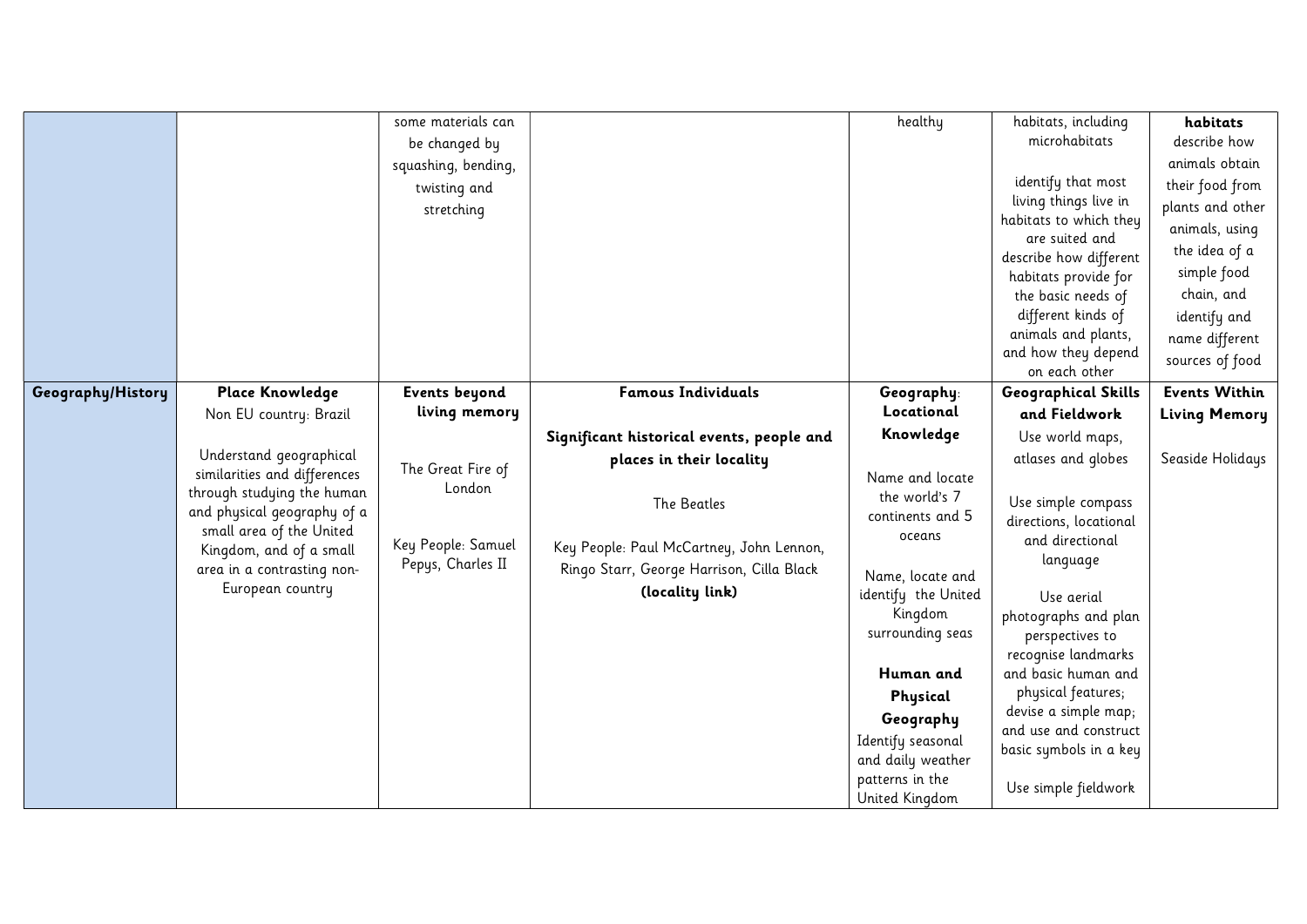|           |                               |                         |                                            | and the location of     | and observational        |                   |
|-----------|-------------------------------|-------------------------|--------------------------------------------|-------------------------|--------------------------|-------------------|
|           |                               |                         |                                            | hot and cold areas      | skills to study the      |                   |
|           |                               |                         |                                            | of the world in         | geography of their       |                   |
|           |                               |                         |                                            | relation to the         | school and its grounds   |                   |
|           |                               |                         |                                            | Equator and the         | and the key human        |                   |
|           |                               |                         |                                            | North and South         | and physical features    |                   |
|           |                               |                         |                                            | Poles- Africa           | of its surrounding       |                   |
|           |                               |                         |                                            |                         | environment              |                   |
|           |                               |                         |                                            |                         | (locality link)          |                   |
| DT/Art    | DT: Food and Nutrition        | Art; Painting           | DT: Mechanisms                             | Art; Drawing            | Art: Sculpture           | DT:               |
|           | To design, make and           |                         | To design, make and evaluate a card with a |                         |                          | Construction      |
|           | evaluate a healthy sandwich   | Focus; choosing &       | moving part.                               | Focus; increased        | Focus; using wire to     | and Textiles      |
|           | (link to Sam's Sandwich text) | using colour - mixing   |                                            | detail in drawings      | 'draw in the air'        | To design, make   |
|           | *This is taught throughout    | secondary colours.      |                                            | adding textured         | creating sculptures in   | and evaluate a    |
|           | the year but is the main      | Texture added with      |                                            | 'hatching' effect       | the style of key artist. | home for an       |
|           | focus this half term.         | using paint layering    |                                            | enhanced with           | (locality link)          | animal.           |
|           |                               | & wax relief effect.    |                                            | carbon paper            |                          |                   |
|           | (Food and Nutrition extra:    |                         |                                            | monoprinting            | Key artist: Antony       |                   |
|           | making toast and cakes)       | Key artist: Turner      |                                            |                         | Gormley                  |                   |
|           |                               |                         |                                            | Key artist; Matt        |                          |                   |
|           |                               |                         |                                            | Miller conservation     |                          |                   |
|           |                               |                         |                                            | Artist                  |                          |                   |
| Computing | <b>Computer Science</b>       | <b>Computer Science</b> | <b>Computer Science</b>                    | <b>Computer Science</b> | <b>Computer Science</b>  | Computer          |
|           | Code Studio                   | Code Studio             | Code Studio                                | Code Studio             | Code Studio              | <b>Science</b>    |
|           | Investigate Algorithms        | Alex the Robot          | Hello Ruby                                 | Code Spark              | <b>Beebots</b>           | Code Studio       |
|           |                               |                         |                                            | Academy                 |                          | Scratch Jnr       |
|           | <b>Digital Literacy</b>       | <b>Digital Literacy</b> | <b>Digital Literacy</b>                    |                         | <b>Digital Literacy</b>  |                   |
|           | E-Safety                      | E-Safety                | E-Safety                                   | <b>Digital Literacy</b> | E-Safety                 | Digital           |
|           | Research Internet             | Research Internet       | Research Internet                          | E-Safety                | Research Internet        | Literacy          |
|           | Modelling and Stimulations    | Modelling and           | Modelling and Stimulations                 | Research Internet       | Modelling and            | E-Safety          |
|           |                               | Stimulations            |                                            | Modelling and           | Stimulations             | Research Internet |
|           | <b>Information Technology</b> |                         | <b>Information Technology</b>              | Stimulations            |                          | Modelling and     |
|           | <b>Shadow Puppets</b>         | Information             | Typing skills                              |                         | Information              | Stimulations      |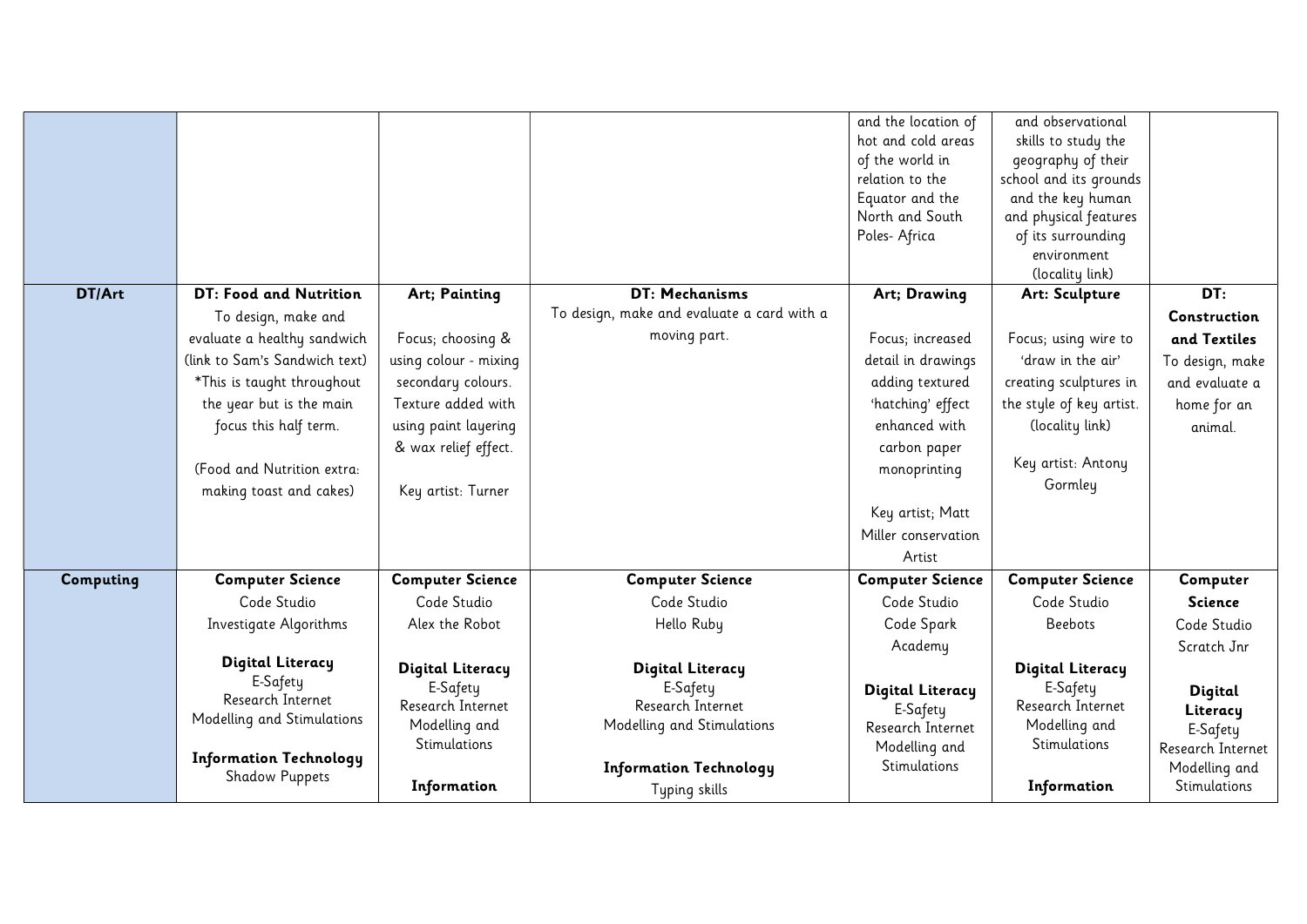|             |                              | Technology              | Pic EDU app                                                                  | Information           | Technology                       |                                |
|-------------|------------------------------|-------------------------|------------------------------------------------------------------------------|-----------------------|----------------------------------|--------------------------------|
|             |                              | Pic Collage             |                                                                              | Technology            | Voice record app                 | Information                    |
|             |                              | <b>Chatter Kids</b>     |                                                                              | Doodle Buddy app      |                                  | Technology                     |
|             |                              | Bar Graph               |                                                                              | Plant Identifier      |                                  | Microsoft Word                 |
|             |                              |                         |                                                                              |                       |                                  | Purple Mash                    |
|             |                              |                         |                                                                              |                       |                                  | Seaside                        |
|             |                              |                         |                                                                              |                       |                                  | Animal Database                |
|             |                              |                         |                                                                              |                       |                                  |                                |
| <b>RE</b>   | Theme:                       | Theme:                  | Theme:                                                                       | Theme:                | Theme:                           | Theme:                         |
|             | What did Jesus teach?        | Christmas - Jesus as    | Prayer at Home                                                               | Easter -              | Community and                    | Hajj                           |
|             |                              | a gift from God         |                                                                              | Resurrection          | Belonging                        |                                |
|             | Concept:                     |                         | Key question:                                                                |                       |                                  | Key question:                  |
|             | Gospel                       | Concept:<br>Incarnation | Does praying at regular intervals help a Muslim<br>in his/her everyday life? | Concept<br>Salvation  | Key question:<br>Does going to a | Does completing<br>Hajj make a |
|             | Key question:                |                         |                                                                              |                       | mosque give Muslims              | person a better                |
|             | Is it possible to be kind to | Key question:           | Religion: Islam                                                              | Key question:         | a sense of belonging?            | Muslim?                        |
|             | everyone all of the time?    | Why do Christians       |                                                                              | How important is it   |                                  |                                |
|             |                              | believe God gave        |                                                                              | to Christians that    |                                  | Religion: Islam                |
|             | Religion: Christianity       | Jesus to the world?     |                                                                              | Jesus came back to    | Religion: Islam                  |                                |
|             |                              |                         |                                                                              | life after his        |                                  |                                |
|             |                              | Religion: Christianity  |                                                                              | crucifixion?          |                                  |                                |
|             |                              |                         |                                                                              | Religion:             |                                  |                                |
|             |                              |                         |                                                                              | Christianity          |                                  |                                |
|             |                              |                         |                                                                              |                       |                                  |                                |
| <b>PSHE</b> | Theme: Being in my World     | Theme: Celebrating      | Theme: Dreams and Goals                                                      | <b>Theme:</b> Healthy | Theme: Relationships             | Theme:                         |
|             |                              | Difference              |                                                                              | Me                    |                                  | Changing Me                    |
|             | Hopes and fears for the year |                         | Achieving realistic goals                                                    |                       | Different types of               |                                |
|             | Rights and responsibilities  | Assumptions and         | Perseverance                                                                 | Motivation            | family                           | Life cycles in                 |
|             | Rewards and consequences     | stereotypes about       | Learning strengths                                                           | Healthier Choices     | Physical contact                 | nature                         |
|             | Safe and fair learning       | gender                  | Learning with others                                                         | Relaxation            | boundaries                       | Growing from                   |
|             | environment                  | Understanding           | Group co-operation                                                           | Healthy eating and    | Friendships and                  | young to old                   |
|             | Valuing contributions        | bullying                | Contributing to and sharing success                                          | nutrition             | conflict                         | Increasing                     |
|             | Choices                      | Standing up for self    |                                                                              | Healthier snacks      | Secrets                          | independence                   |